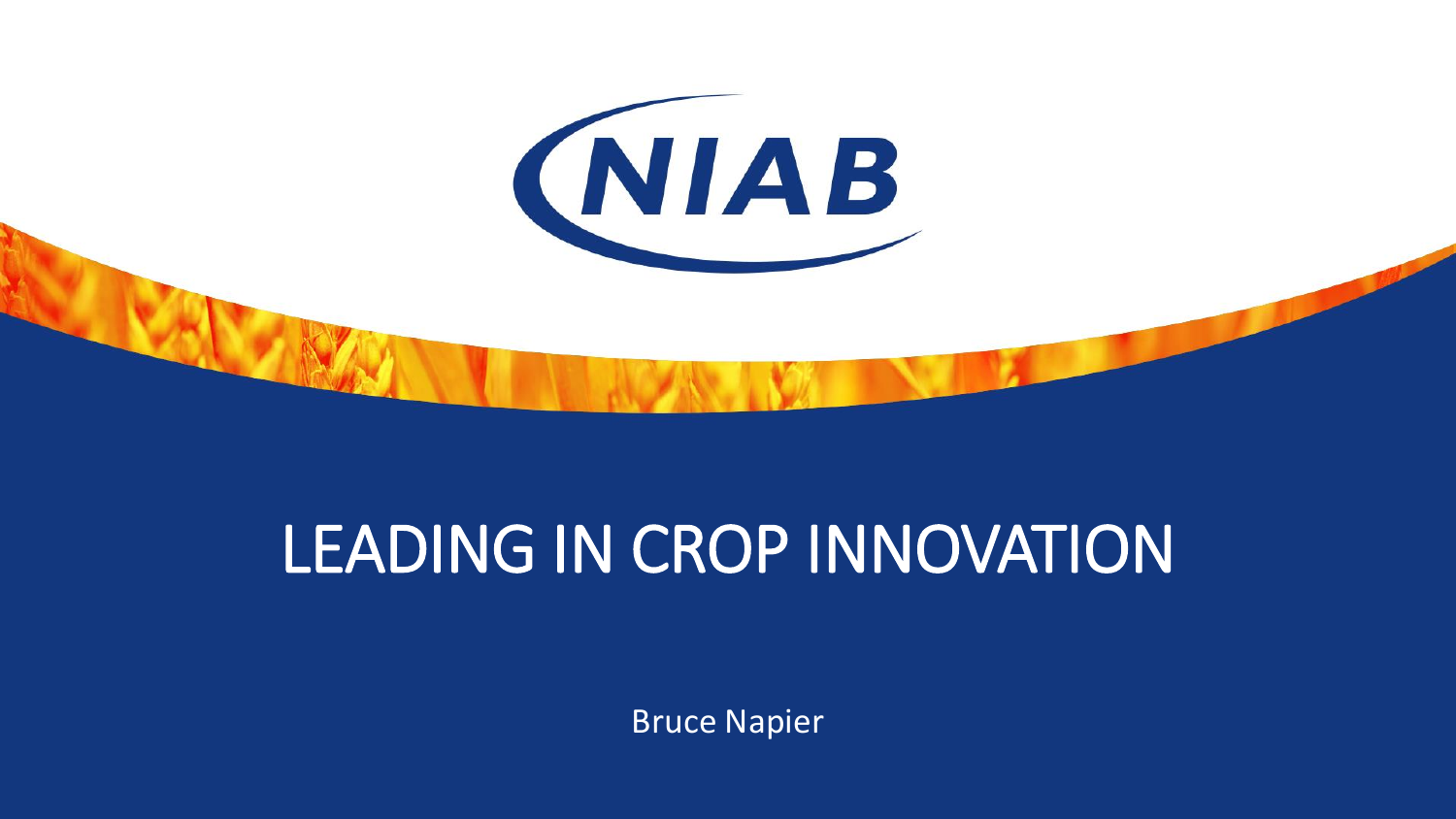Provisional Results



### AHDB Horticulture Strategic Centres for Field Vegetables

### FV462 - Onion Bean Seed Fly Trial 2021

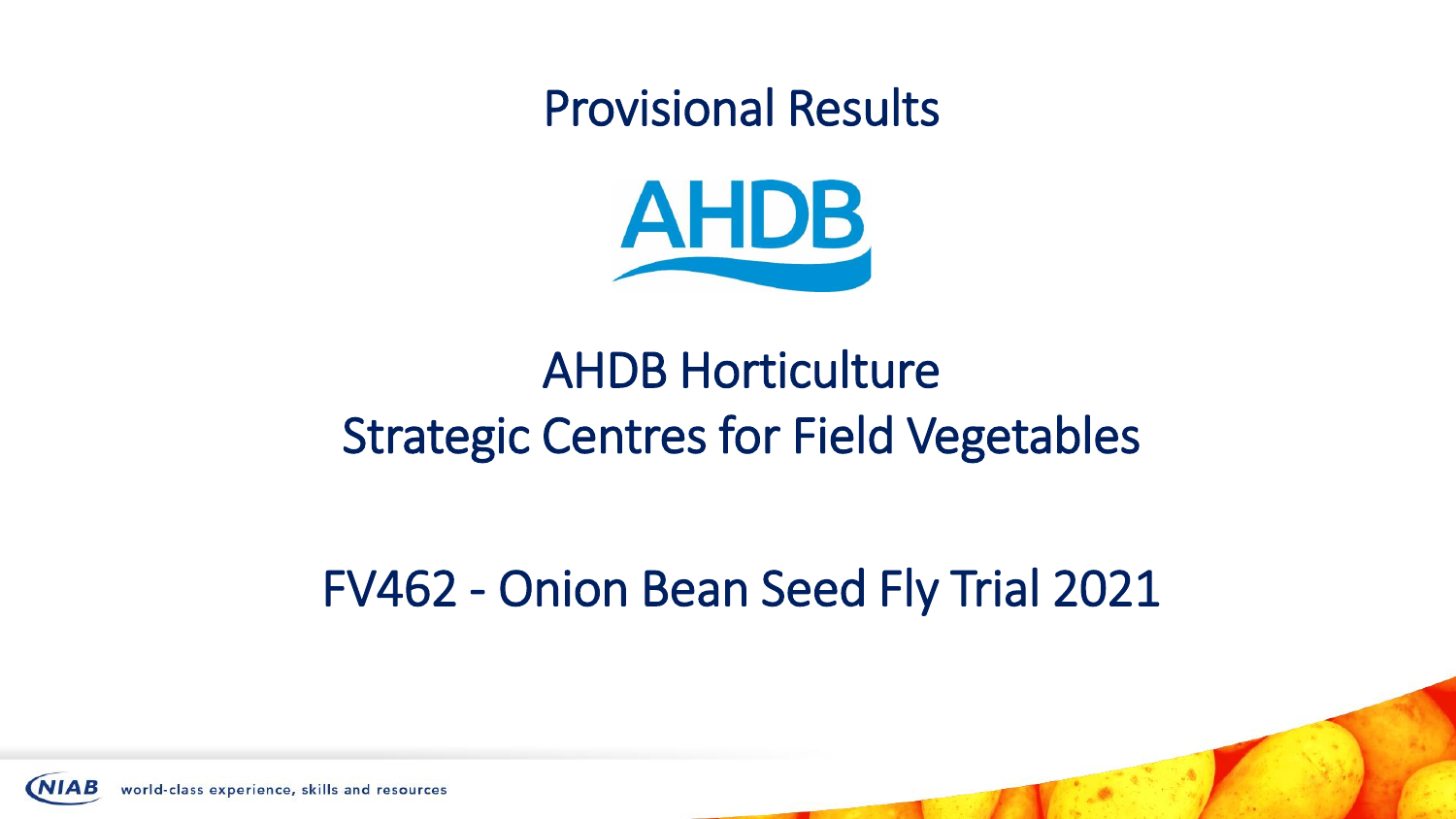#### **FV462 Onion Trials**

- Thanks to the following:
- Trial Funded by AHDB Horticulture and Seed Companies
- Trial Hosted by:
	- 3Ms growers (Suffolk) arranged by J Klug
- Supported by a BOPA Steering Group
	- Steering Group directs the format/content of the trials
	- Strategic Centres funding for BSF trial

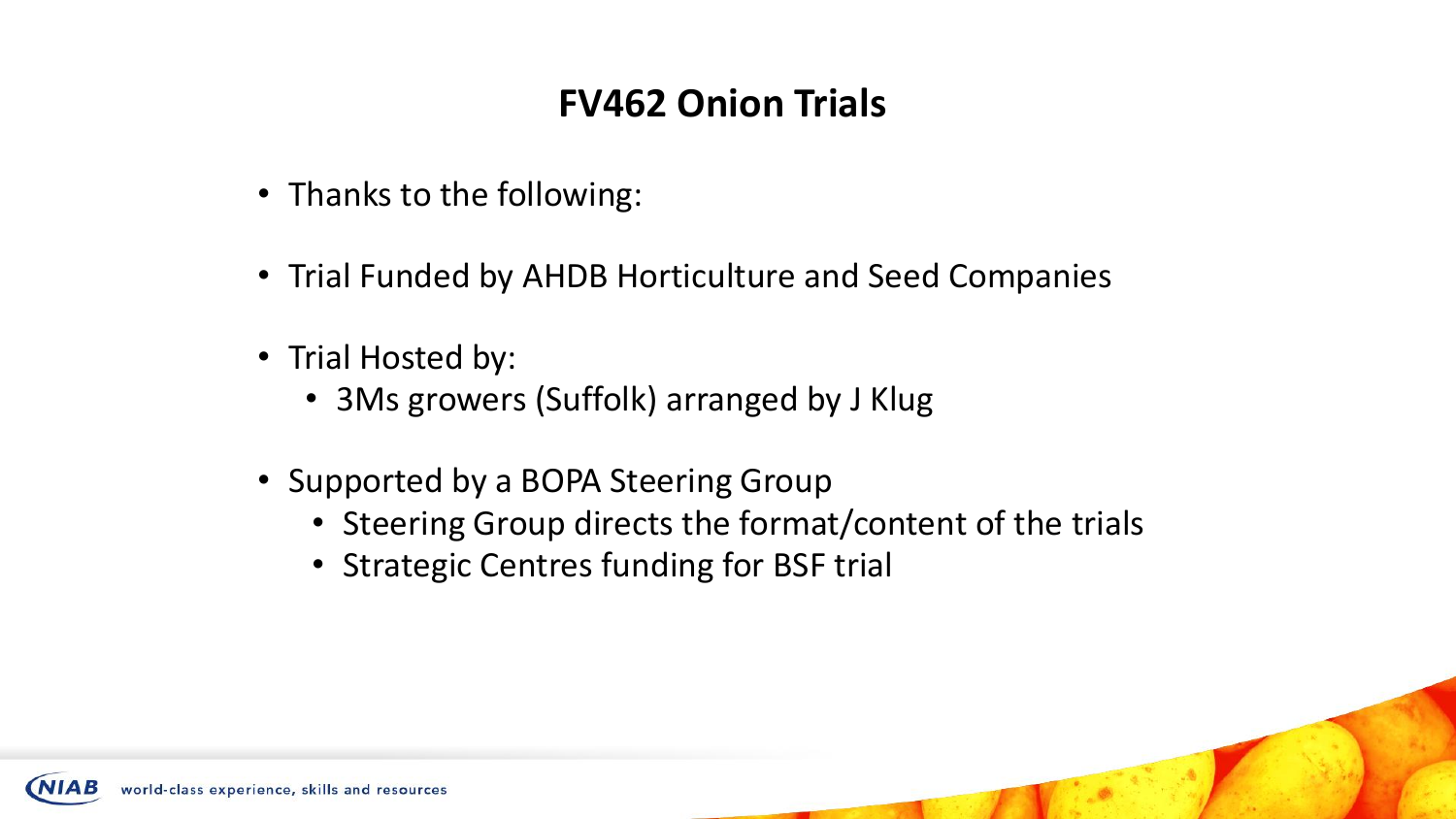#### **Horticulture Strategic Centres for Field Vegetables**

- Additional funding from AHDB was released to allow crop associations and growers to propose new areas of research and knowledge transfer without having to bid for a larger research grant.
- The onion BSF trial is such a piece of work within the AHDB Horticulture Strategic Centres for Field Vegetables.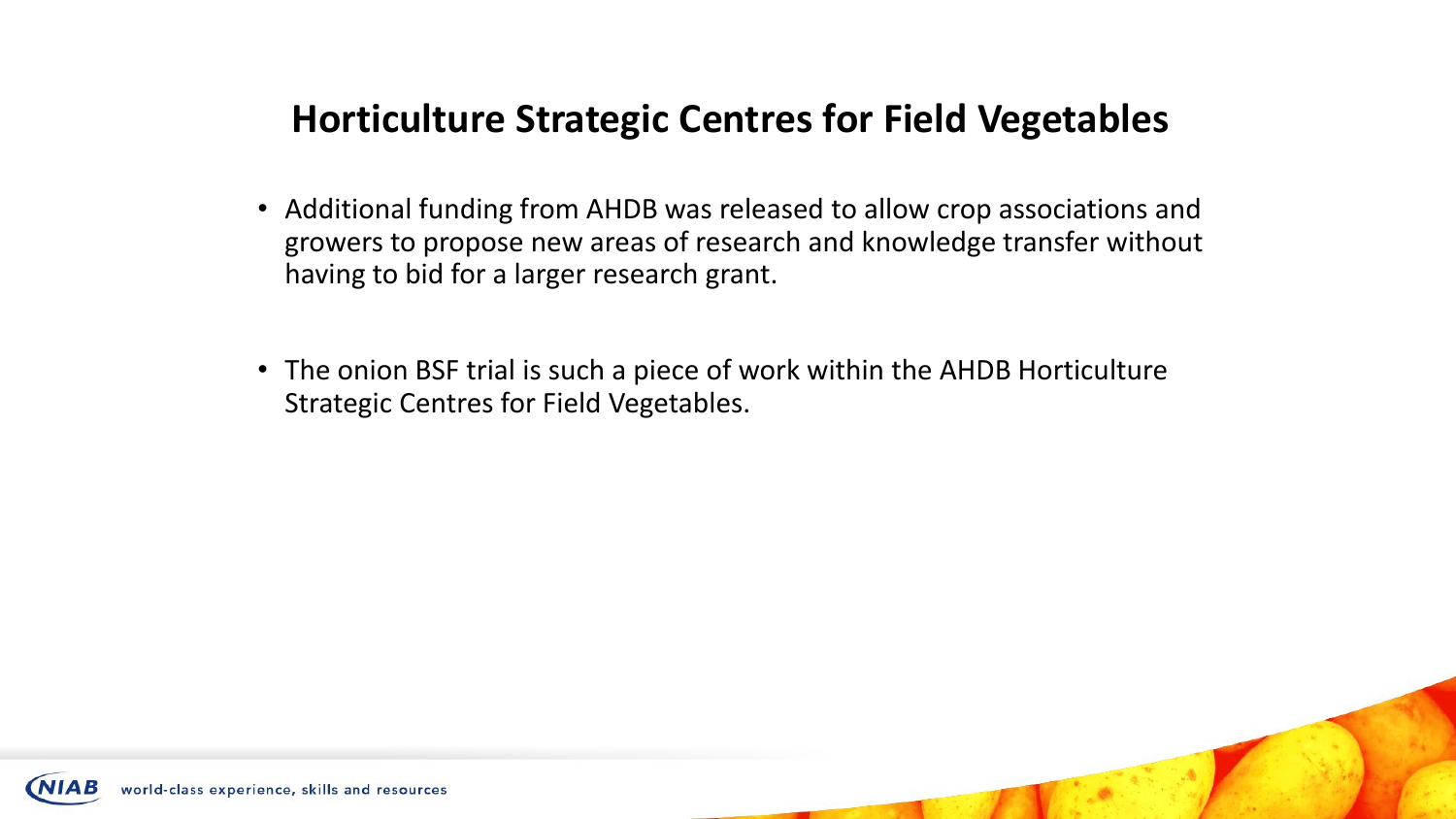#### **BSF trial 2021 - background**

- BSF a major pest of onion seedlings
- Approx. 65% UK drilled onion seed is (Force) tefluthrin treated against BSF attack
- Severe attacks can reduce plant stands by >40%.
- All EAMU's for Force expire on 31/12/21
- Re-registration of Force likely to result in 13g of a.s./ha being permitted from 2022
	- i.e. rate currently approved for sugar beet
	- currently onions are treated at 29g a.s./ha
- This study was an initial look to discover if reduced rate of Force gives effective control

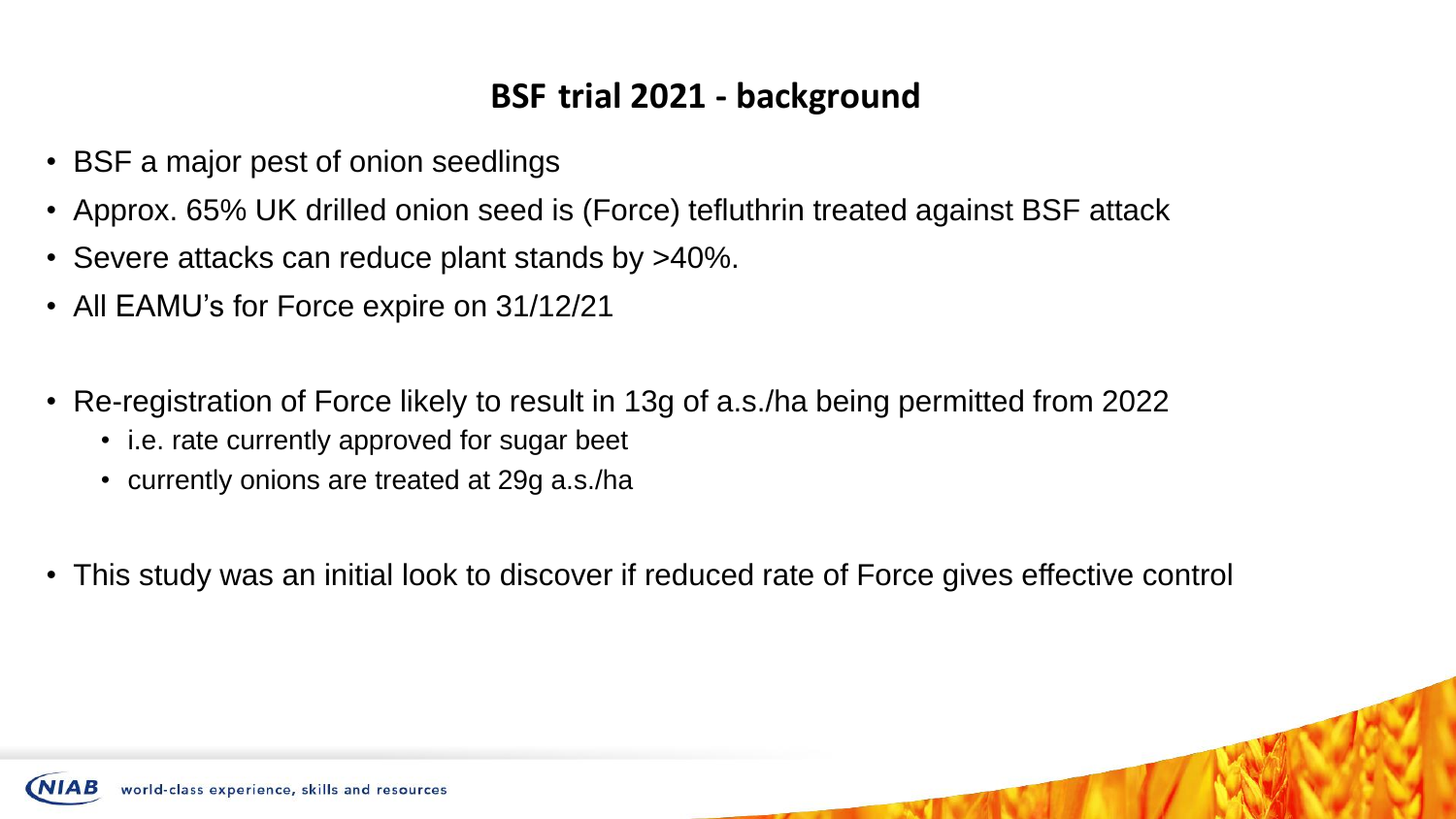#### **BSF trial 2021**

- 1 BSF trial hosted, with thanks to:
	- James @ Deben Agronomy, Suffolk arranged high infestation risk site with 3Ms
	- Ed @ Rix, Essex trapping
	- Phill @ Elsoms seeds seed treatment

- 6 seed treatments
- Drilled 26<sup>th</sup> March 2021
- Added bone meal to soil surface
- Population counts every 7-10 days from emergency to early June
- BSF traps sent for identification and reporting through Pest Bulletin

| <b>Treatment</b> | <b>Product</b> | rate a.s.<br>g/ha | seed type  |  |
|------------------|----------------|-------------------|------------|--|
| $\mathbf{1}$     | untreated      |                   | natural    |  |
| 2 <sup>1</sup>   | Force          |                   | 13 natural |  |
| 3                | Force          |                   | 29 natural |  |
| $\overline{4}$   | untreated      |                   | 0 pellets  |  |
| 5 <sup>1</sup>   | Force          |                   | 13 pellets |  |
|                  | Force          | 29                | pellets    |  |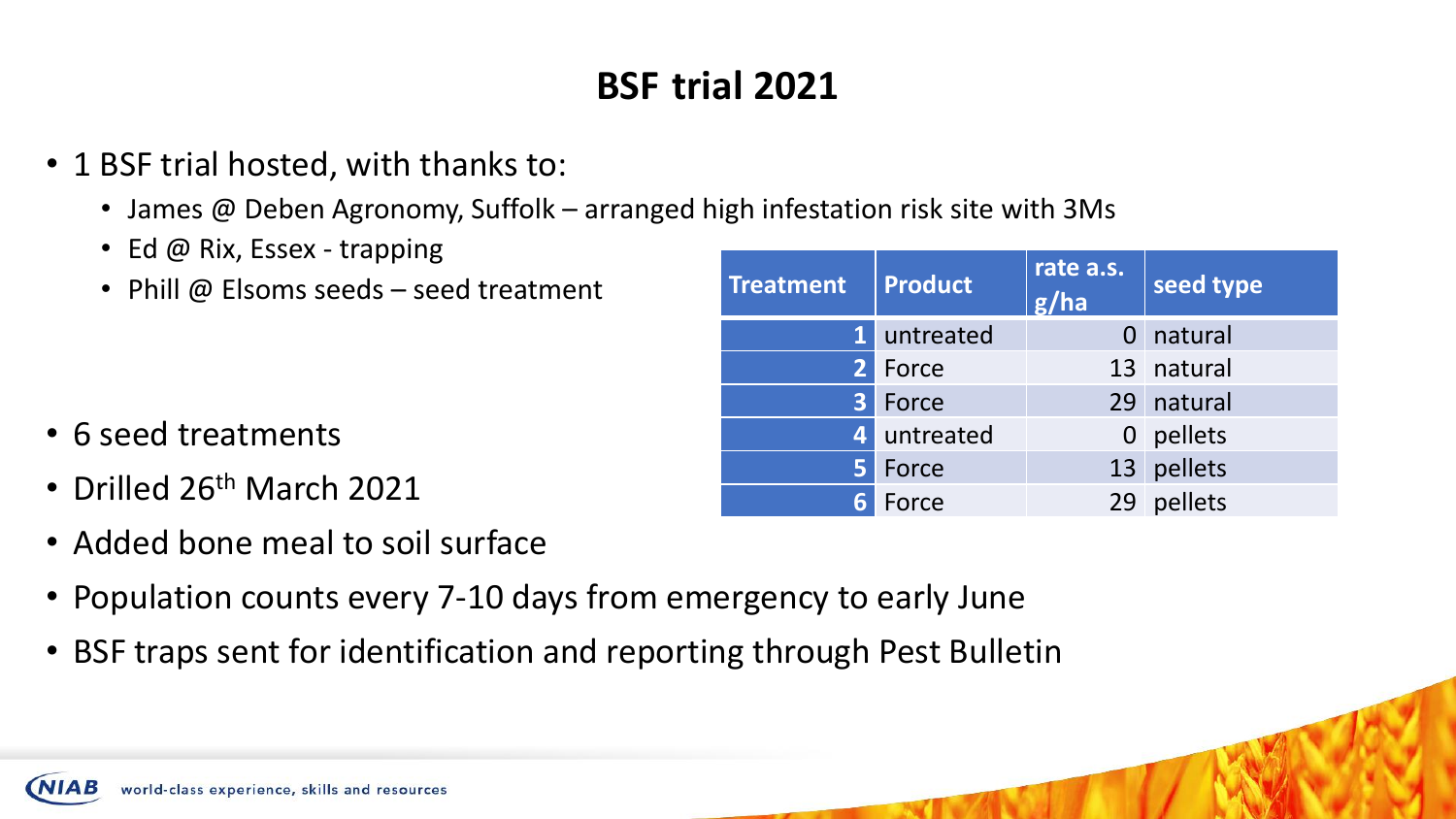#### **BSF trial results 2021**

- Establishment slow and uneven
- Pelleted seed tends to emerge later than naked/coated seed
- Low infestation in April so trial missed peak risk period
- Some improvement in plant densities with greater application rates of Force
- Full rate > Half rate > untreated
- Higher infestation would probably stretch the differences
- Some Force is better than none but if approved risks BSF developing resistance

|                |             |         | visit 1         | visit 2 | visit 3         | visit 4 | visit 5         | visit 6 |
|----------------|-------------|---------|-----------------|---------|-----------------|---------|-----------------|---------|
|                | rate        | seed    | density         | density | density         | density | density         | density |
| <b>Product</b> | g/ha        | type    | /m <sub>2</sub> | /m2     | /m <sub>2</sub> | /m2     | /m <sub>2</sub> | /m2     |
| untreated      | 0           | natural | 52.5            | 56.2    | 56.0            | 55.1    | 55.3            | 54.8    |
| <b>Force</b>   | 13          | natural | 53.6            | 57.8    | 56.7            | 57.2    | 57.2            | 57.4    |
| <b>Force</b>   | 29          | natural | 58.5            | 63.1    | 62.7            | 61.9    | 62.5            | 62.5    |
| untreated      | $\mathbf 0$ | pellets | 47.2            | 57.6    | 55.7            | 56.7    | 56.5            | 56.2    |
| <b>Force</b>   | 13          | pellets | 46.0            | 58.4    | 58.8            | 59.6    | 59.5            | 59.8    |
| <b>Force</b>   | 29          | pellets | 56.0            | 61.4    | 58.8            | 59.7    | 60.5            | 60.1    |

plant densities at early growth stages

|                |      |           | visit 1 | visit 2 | visit 3 | visit 4 | visit 5 | visit 6 |
|----------------|------|-----------|---------|---------|---------|---------|---------|---------|
|                | rate |           | Density | Density | Density | Density | Density | Density |
| <b>Product</b> | g/ha | seed type | %       | %       | %       | %       | %       | %       |
| untreated      | 0    | natural   | 90      | 89      | 89      | 89      | 88      | 88      |
| <b>Force</b>   | 13   | natural   | 92      | 92      | 90      | 92      | 91      | 92      |
| <b>Force</b>   | 29   | natural   | 100     | 100     | 100     | 100     | 100     | 100     |
| untreated      | 0    | pellets   | 84      | 94      | 95      | 95      | 93      | 93      |
| <b>Force</b>   | 13   | pellets   | 82      | 95      | 100     | 100     | 98      | 100     |
| <b>Force</b>   | 29   | pellets   | 100     | 100     | 100     | 100     | 100     | 100     |

plant densities at early growth stages expressed as a percentage of the (equivalent) full rate Force treatment